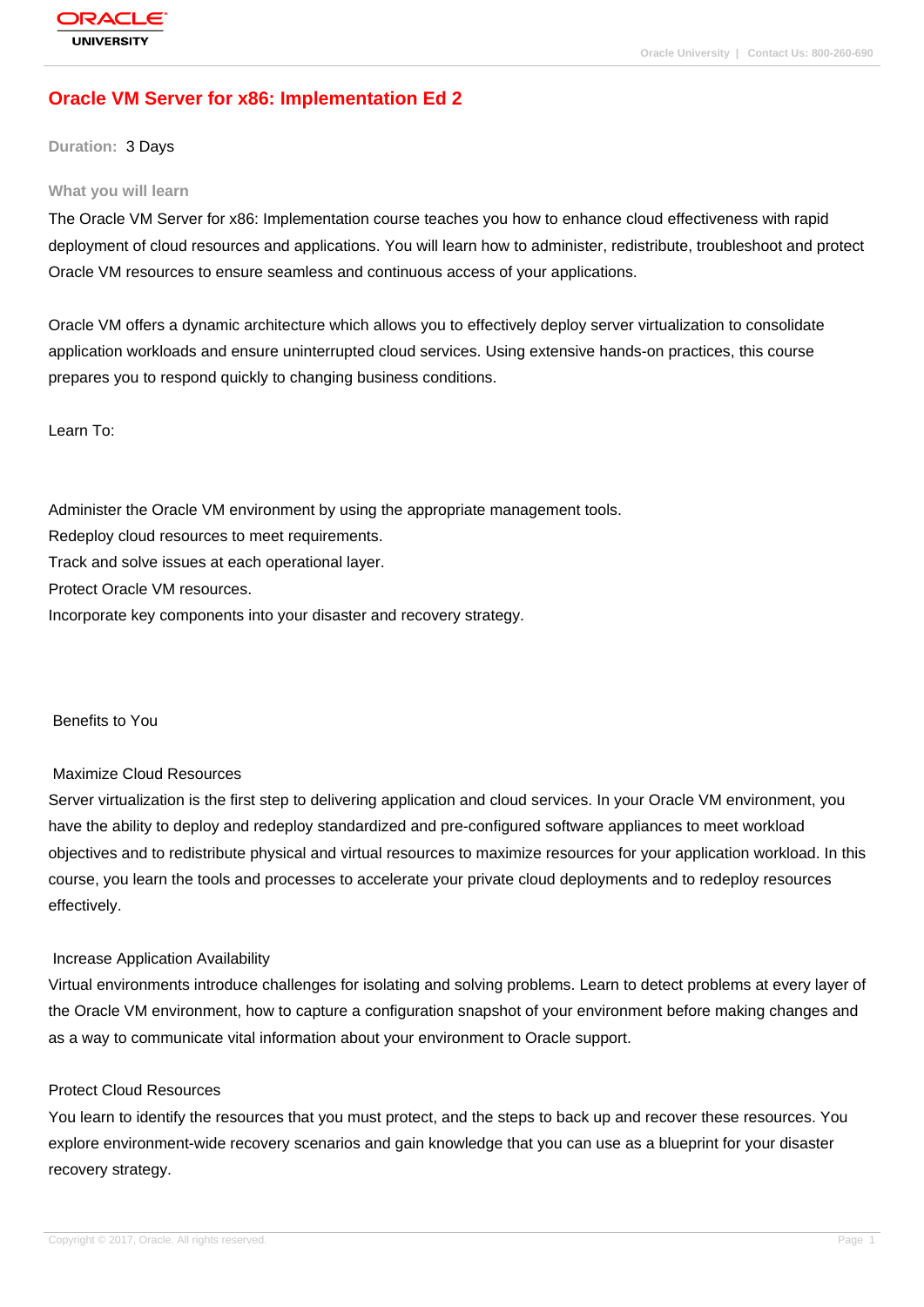### **Audience**

Application Developers Functional Implementer Sales Consultants Support Engineer System Administrator System Analysts Technical Administrator Web Administrator

### **Related Training**

### Required Prerequisites

Ability to administer a Linux environment and implement a virtual infrastructure using any virtualization platform

Oracle VM Server for x86: Administration Ed 2

Suggested Prerequisites Link aggregation and VLAN technologies

Networking principles

- Oracle Linux 5 & 6 Advanced Administration
- Oracle Linux 5 & 6 System Administration
- Oracle Linux 5 & 6 System Administration Ed 3
- Oracle Linux 7: Advanced Administration Ed 1
- Oracle Linux 7: System Administration Ed 1
- Storage concepts: iSCSI, NFS, FC
- Thin provisioning

### **Course Objectives**

Learn to recover your Oracle VM environment by using disaster scenarios

Integrate lessons learned during recovery to your D/R plans

Administer your Oracle VM environment by using the Oracle VM Manager UI and the Oracle VM CLI

Increase administrative reach with the Oracle VM Web Services API

Create virtual machines by importing existing resources and migrating guests from other platforms

Perform dynamic resource changes to running virtual machines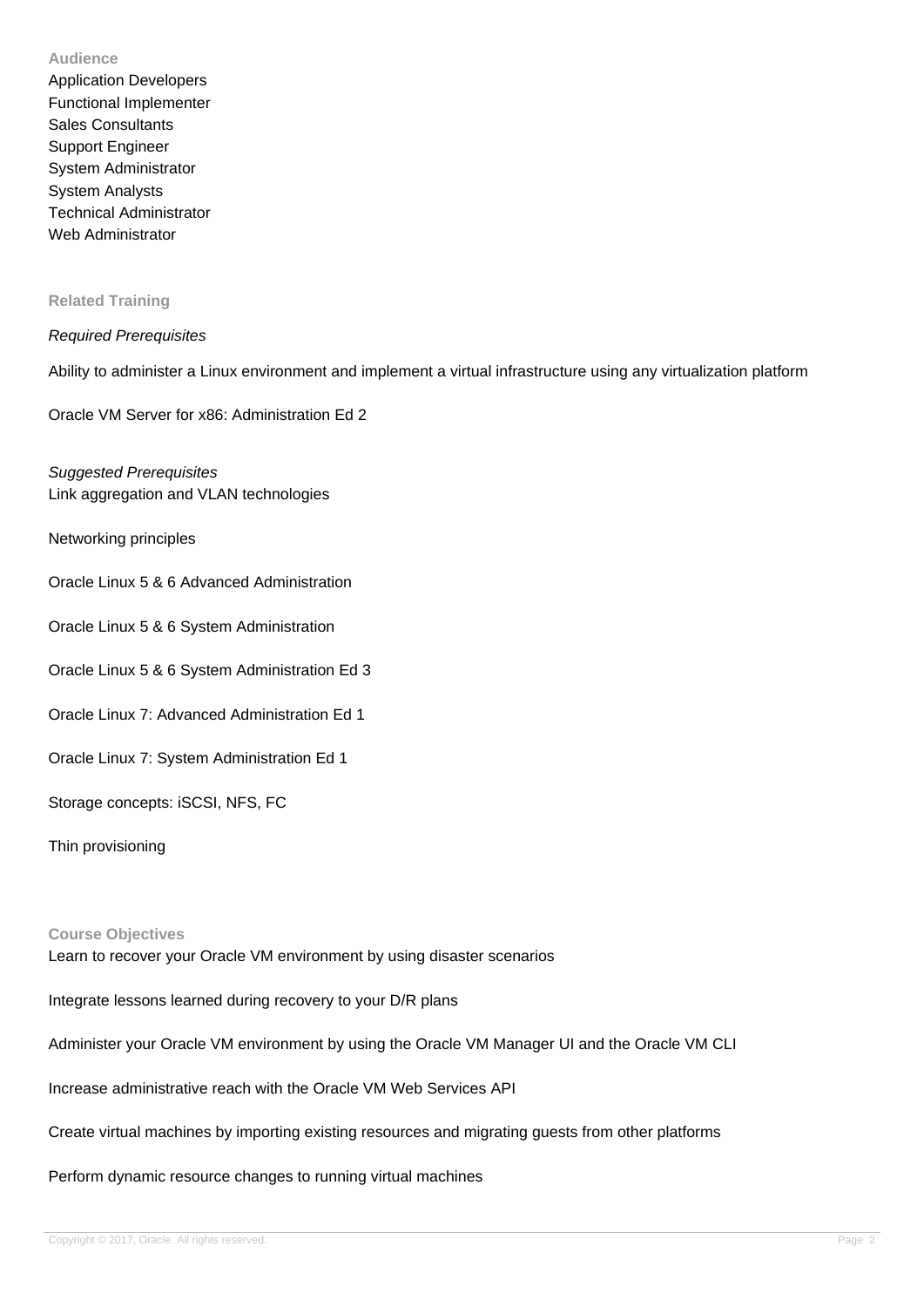Automate the configuration of virtual machines when they boot for the first time

Redeploy Oracle VM servers, server pools and repositories in response to changing requirements in your Oracle VM environment

Use tools and commands to examine the status of Oracle VM components and to identify problems

Identify Oracle VM components to protect and establish guidelines for backing up and restoring these components

## **Course Topics**

# **Oracle VM Manager UI and Oracle VM CLI**

Review the major components of Oracle VM Discuss the management interfaces to the Oracle VM Manager application Describe the control elements and authentication for the Oracle VM Manager UI Customize the Oracle VM Manager UI session Access the Oracle VM CLI and and view the Oracle VM CLI logs Learn how to use the Oracle VM CLI commands and custom command Customize the Oracle VM CLI session

## **Oracle VM Web Services**

Introduce the Oracle VM Web Services and describe the role of the Oracle VM Web Services Describe the REST interaction for the Oracle VM Web Services Learn basic authentication with REST interaction Demonstrate a GET and POST request with REST by using Python examples Discuss REST usage for Oracle VM Web Services Examine the structure of the Oracle VM Web Services SDK file

## **Managing Virtual Machines**

Discuss Oracle VM virtualization modes and how to convert an HVM guest to PVM mode Learn how to create a virtual machine with installation media and by importing templates, virtual appliances, virtual mach Use the P2V tool to create new templates from legacy hosts Use cloning and migration Discuss Inbound Migration Lock as a way to protect resources of a running virtual machine Make changes to your virtual machines: Add network devices, disk resources and CPU and memory resources

## **Oracle VM Guest Additions**

Describe the Oracle VM Guest Additions feature and lists its benefits Install the Oracle VM Guest Additions in a virtual machine Use the messaging facility provided by the Oracle VM Guest Additions Explain the role of the Oracle VM Template configuration feature Learn the role of scripts and targets with Oracle VM Template configuration feature Prepare a virtual machine for first-boot configuration and test the configuration

## **Operations**

Discover and rediscover Oracle VM servers and explain the discovery process Remove Oracle VM servers from server pools, delete Oracle VM servers and re-install Oracle VM Servers Perform operations on server pools: Add or remove Oracle VM servers, cluster operations and fencing Discuss repository ownership: Oracle VM Manager ownership and cluster ownership Present and unpresent repositories to Oracle VM servers, create repository exports, delete repositories, release ownersh